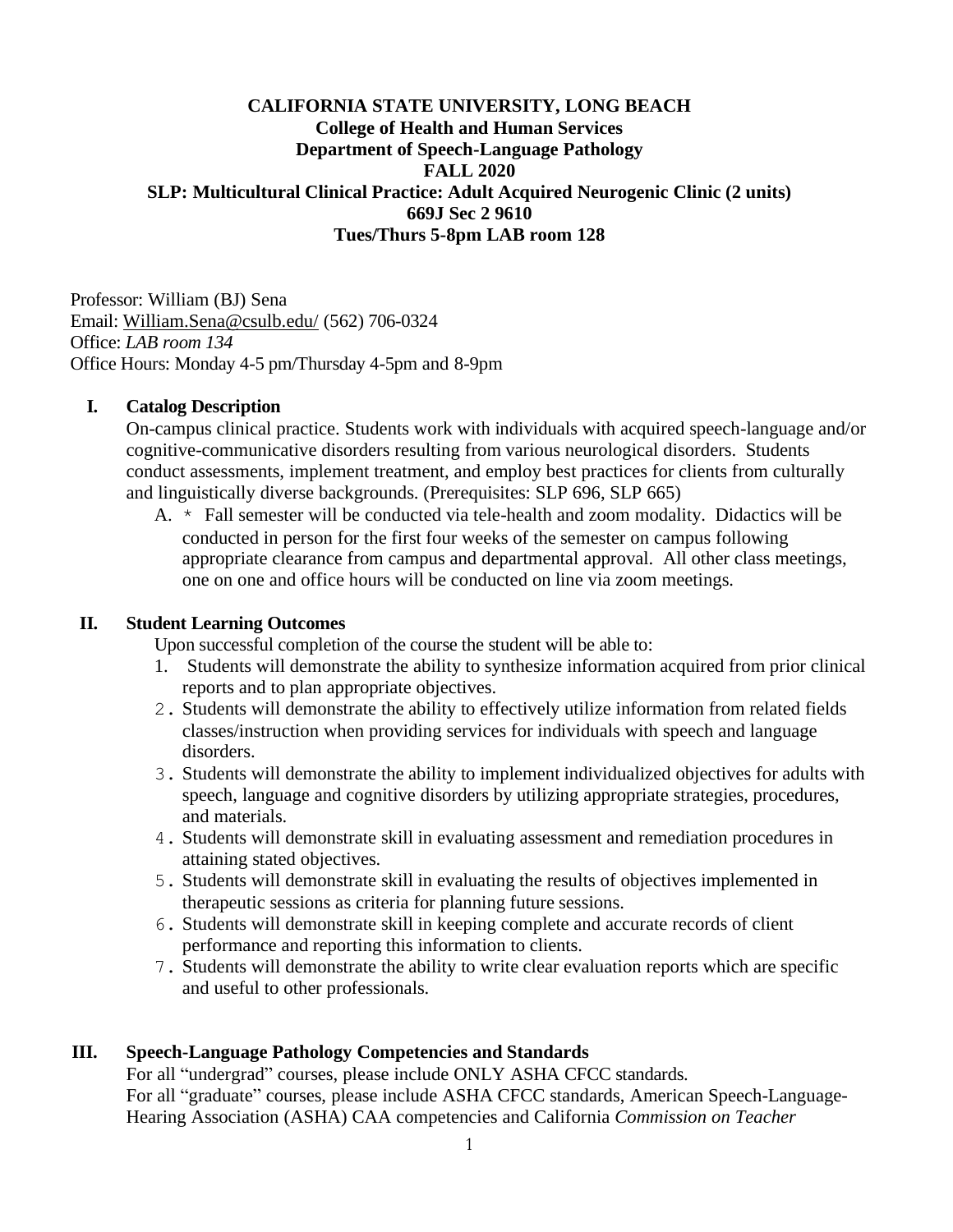*Credentialing (*CCTC) Standards.

- ASHA CFCC standards: [https://www.asha.org/certification/2014-speech-language-pathology](https://www.asha.org/certification/2014-speech-language-pathology-certification-standards/)[certification-standards/](https://www.asha.org/certification/2014-speech-language-pathology-certification-standards/)
- ASHA CAA competencies: [https://caa.asha.org/wp-content/uploads/Accreditation-](https://caa.asha.org/wp-content/uploads/Accreditation-Standards-for-Graduate-Programs.pdf)[Standards-for-Graduate-Programs.pdf](https://caa.asha.org/wp-content/uploads/Accreditation-Standards-for-Graduate-Programs.pdf)
- CCTC SLP standards: http://www.sisu.edu/gup/docs/assess\_report/CCTC-[ASHACrosswalk.pdf](http://www.sjsu.edu/gup/docs/assess_report/CCTC-ASHACrosswalk.pdf)

# **IV. Course Modality**

1. Each clinician will be assigned two clients who will be seen two times a week for 50 minute sessions.

- 2. If you must cancel a therapy session, call the client first then the office and then me.
- 3. Never leave your clients unattended. If there is a problem, then take the client with you.
- 4. Take the time to talk with your client's family to discuss progress or concerns about therapy.

## **Assignments and Procedures for Student Assessment:**

## **Initial Status Report:**

- 1. Each student will prepare an initial status report for each client (Further information will be provided at weekly meetings)
- 2. Due date: Specific dates will be determined based off individual client needs and use of tele-health modality.

# **Therapy Lesson Plans:**

- 1. Lesson plans can be submitted via email or drop box
- 2. Lesson plans are to be written for each therapy session for each client.
- 3. For Tuesday sessions, lesson plans are due on Monday by 12pm; for Thursday sessions, lesson plans are due on Wednesday at 5pm.
- 4. Lesson plans will be emailed back to you with comments prior to your session. Lesson plans DO NOT need to be re-written. However, future lesson plans should reflect feedback/comments.
- 5. After you have reviewed my comments, keep a copy in your client's temporary file.
- 6. Lesson plans should be formatted in the following way:

SOAP Note style: The idea of a SOAP note is to be brief, informative, focus on what others need to know.

**S: Describe your impressions of the client in the subjective section. Include your impressions about the client's level of awareness, motivation, mood, willingness to participate. You may also list here anything the client and/or family may say to you during a session.**

**O: Write measurable information in the objective section. Your data goes here. Include any test scores, percentages for any goals/objectives worked on, and any quantitative information.** 

**A: Describe your analysis of the session in the assessment section. This is the interpretation section.**

**P: Outline the course of treatment in the plan section. Any change to objectives, activities, re-enforcement schedule should be included in this section.**

## **Sessions Evaluations:**

- 1. Fill out for each client until told otherwise (Questions to be given)
- 2. Session evaluations are to be written for every week and are due to me every Saturday by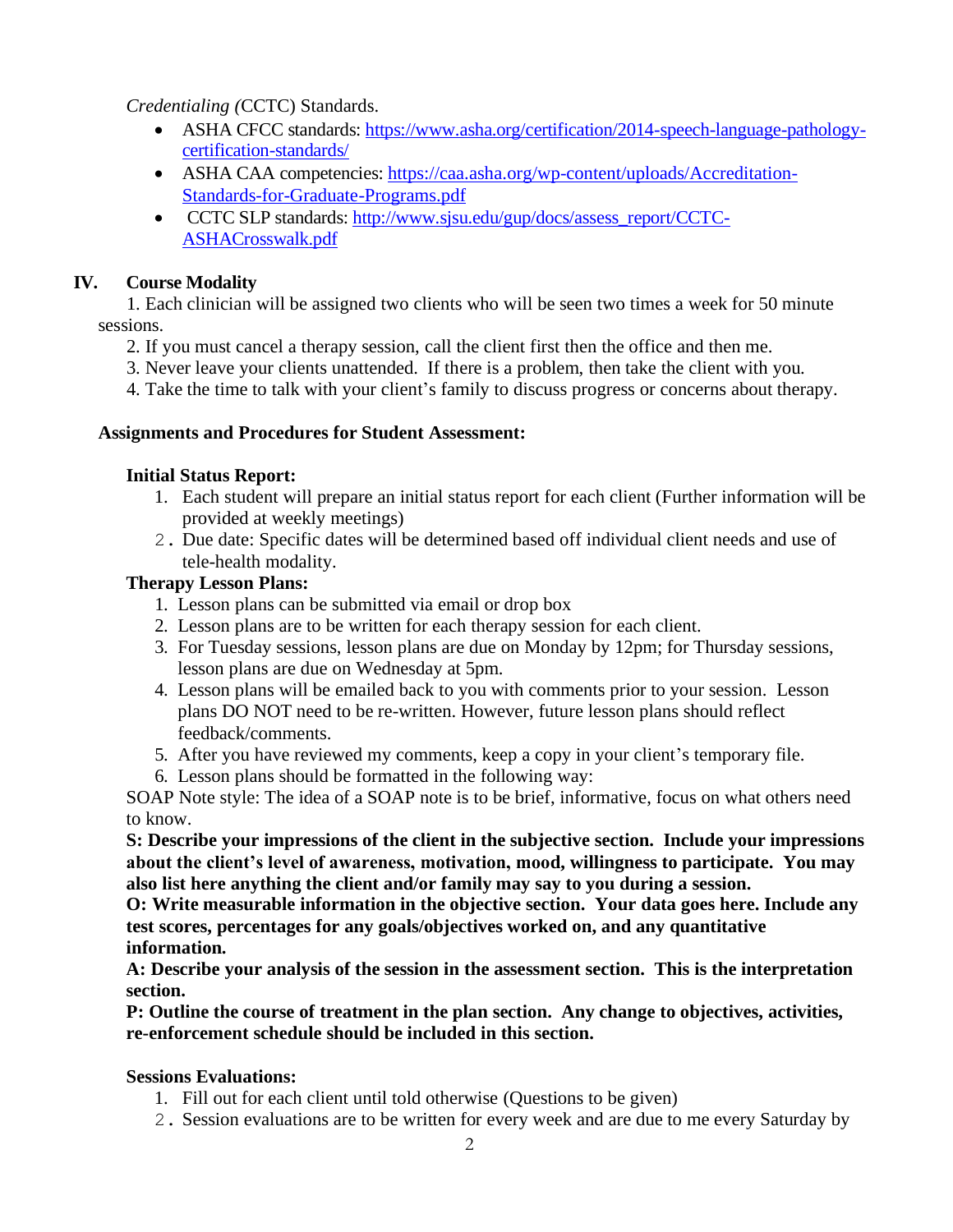8pm.

- 3. Please be sure to include data and analyze YOUR performance during the sessions. How well did the client respond/not respond as well as YOUR behaviors.
- 4. Session evaluations will be returned to you with comments that, like your lessons plans, should be reflected in future sessions and lesson plans. Keep a copy in your client's temporary file.

# **Videotaped Session Reviews:**

- 1. Each student will watch a session for another client for personal growth as a clinician. This will not be graded and is on the honor system!
- 2. I will know though  $\circled{c}$
- 3. Completion date is by the end of the semester.
- 4. Help with technology issues may be acquired by contacting the Technology help Desk (562)985-4959 or [helpdesk@csulb.edu](mailto:helpdesk@csulb.edu)

# **Final Case Summaries:**

- 1. Each student will prepare a final case summary for each client near the end of the semester.
- 2. Final case summaries will undergo one or more revisions. Your grade is based off the first draft, however quality of revisions, including the number of revisions required will be taken into account.
- 3. First drafts should be double spaced, subsequent drafts single spaced.
- 4. Due date: TBD (pending last week of clinic)
- 5. Because Final case summaries become a permanent part of the client's file, they must be completed in an accurate professional manner. Evaluation of this report will be based on the following:
- a. Organization of Information
- b. Accuracy of Information
- c. Appropriateness of content
- d. Completeness of information
- e. Format followed
- f. Details/examples given
- g. Style of reporting/writing
- h. Appropriate use of professional terminology
- i. Spelling, punctuation, and grammar

# **V. Methods of Evaluation for Grading**

A. Course Assessments:

| <b>Assessment Description</b>      | <b>Max points</b> | % of Course<br>Grade |
|------------------------------------|-------------------|----------------------|
| <b>Assessment Reports</b>          | 20                | 25%                  |
| Therapy Plans/SOAP notes           | 30                | 25%                  |
| <b>Evaluation Skills (Calipso)</b> | 10                | 10%                  |
| Intervention skills (Calipso)      | 25                | 25%                  |
| Professionalism (Calipso)          |                   | 5%                   |
| Clinical Regulations (HIPPA)       |                   | 5%                   |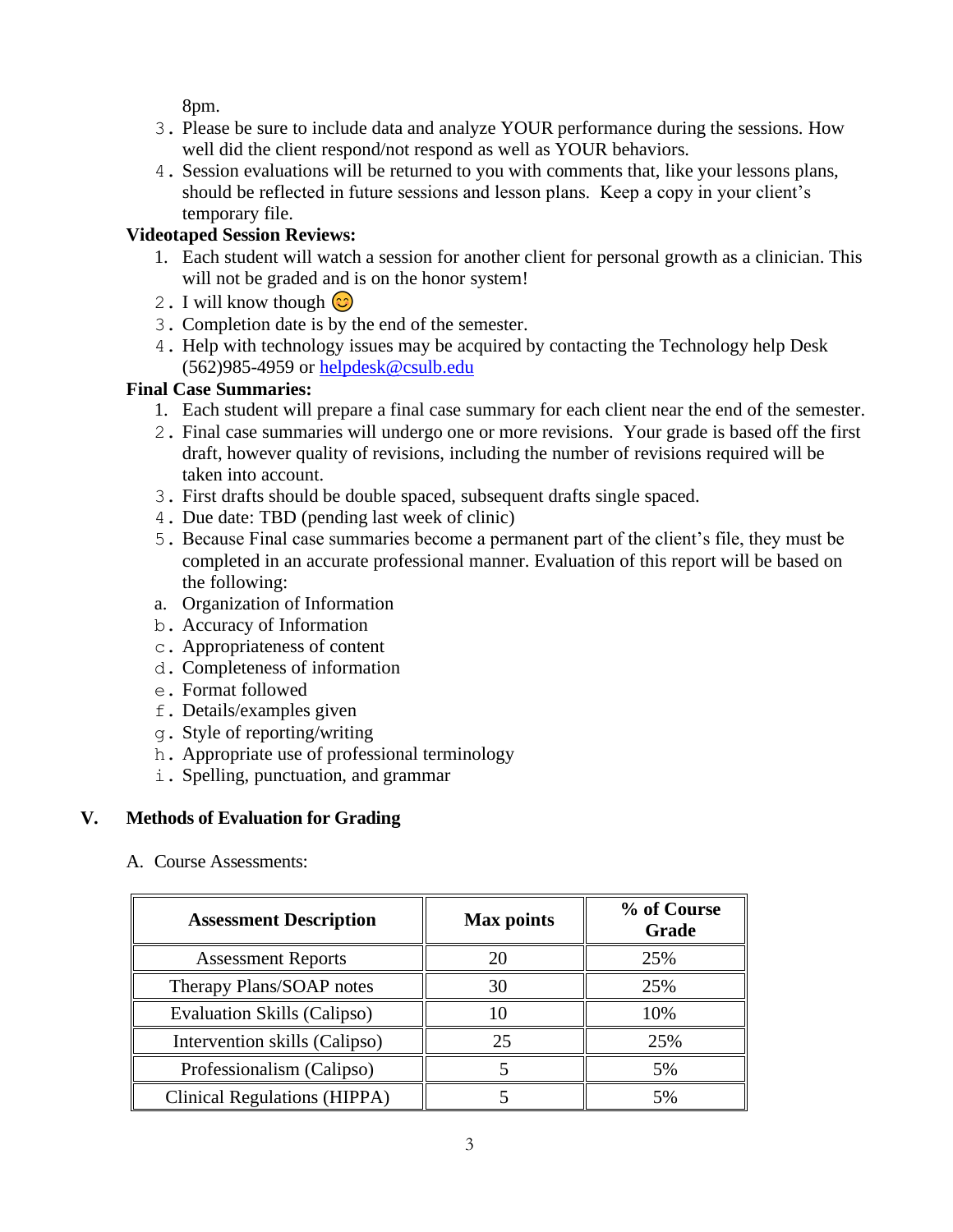| <b>Clinical Regulations: Universal</b><br><b>Precautions</b> |  | 5% |
|--------------------------------------------------------------|--|----|
|--------------------------------------------------------------|--|----|

#### B. Course grades will be based on the following descriptive scale:

"A" - Performance of the student has been at the highest level, showing sustained excellence in meeting all course requirements and exhibiting an unusual degree of intellectual initiative. "B" - Performance of the student has been at a high level, showing consistent and effective achievement in meeting course requirements.

"C" - Performance of the student has been at an adequate level, meeting the basic requirements of the course.

"D" - Performance of the student has been less than adequate, meeting only the minimum course requirements.

"F" - Performance of the student has been such that minimal course requirements have not been met.

#### **VI. Course Policies**

#### **A. Statement of Non-discrimination**

California State University, Long Beach is committed to maintaining an inclusive learning community that values diversity and fosters mutual respect. All students have the right to participate fully in university programs and activities free from discrimination, harassment, sexual violence, and retaliation. Students who believe they have been subjected to discrimination, harassment, sexual violence, or retaliation on the basis of a protected status such as age, disability, gender, gender identity/expression, sexual orientation, race, color, ethnicity, religion, national origin, veteran/veteran status or any other status protected by law, should contact the Office of Equity & Diversity at (562) 985-8256, University Student Union (USU) Suite 301[, http://www.csulb.edu/depts/oed/](http://www.csulb.edu/depts/oed/)

#### **B. Statement of Accessibility**

It is the student's responsibility to notify the instructor in advance of the need for accommodation of a university verified disability (PS 11-07, Course Syllabi and Standard Course Outlines). Students needing special consideration for class format and schedule due to religious observance or military obligations must notify the instructor in advance of those needs. Students who need special consideration for class schedules due to military obligations must notify the instructor at least one week in advance. Students who need special consideration for established religious observances should be notify the instructor during the first week of instruction.

Students who require additional time or other accommodation for assignments must secure verification/assistance from the CSULB Bob Murphy Access Center (BMAC). BMAC offers a variety of support services such as retention services, case management, disability management, writing assistance and tutoring. You can make an appointment via the front desk at BMAC located at the **Student Success Center, #110**, or by phone at, **562-985- 5401** or via our new e-mail address **[BMAC@csulb.edu](mailto:BMAC@csulb.edu)**. The student is responsible for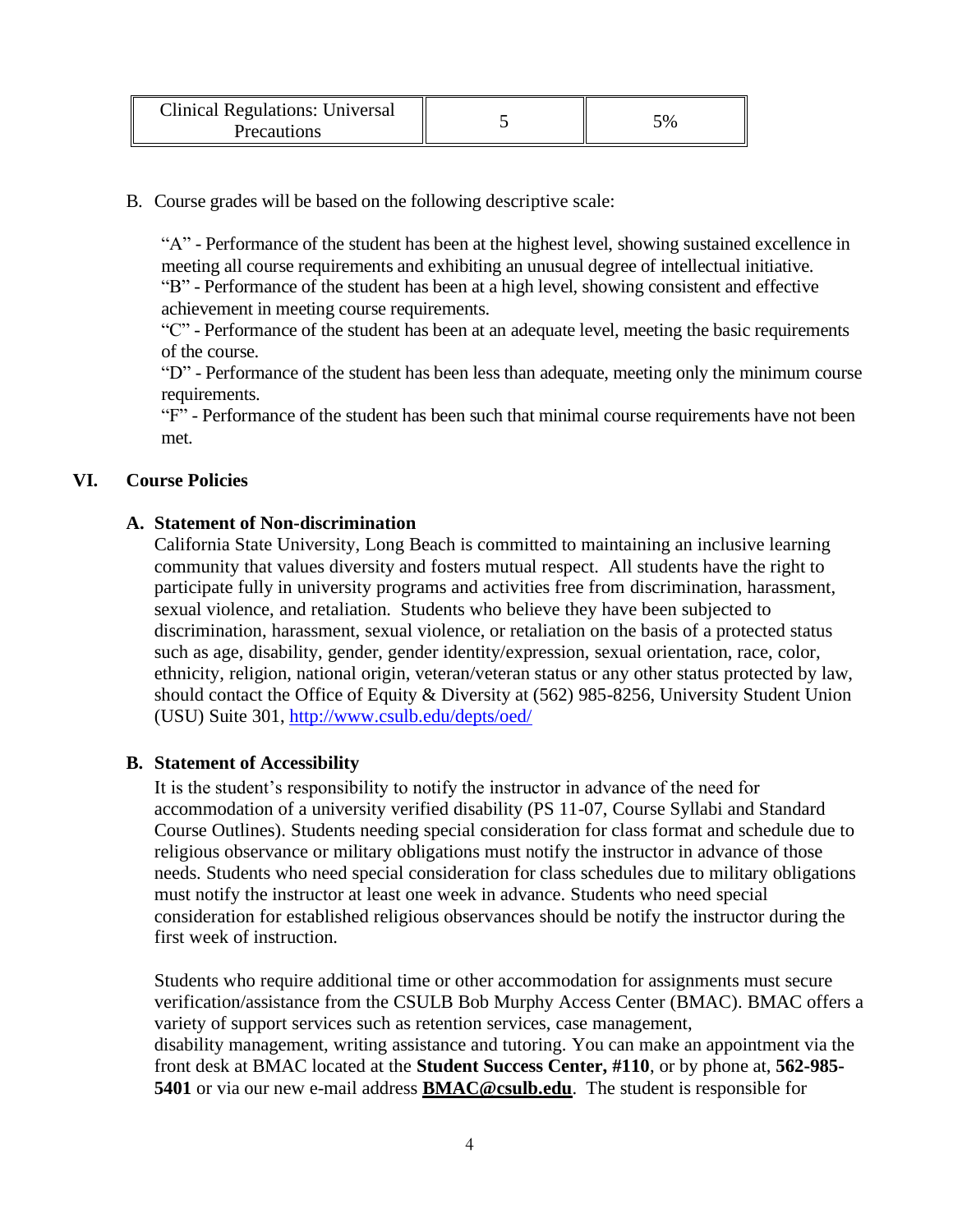discussing his/her need with the instructor and for making appropriate arrangements. Please ask the instructor if you have any questions.

## **C. Cheating and Plagiarism**

## [http://catalog.csulb.edu/content.php?catoid=3&navoid=147&hl=Cheating+and+Plagiarism+&r](http://catalog.csulb.edu/content.php?catoid=3&navoid=147&hl=Cheating+and+Plagiarism+&returnto=search#cheating-and-plagiarism) [eturnto=search#cheating-and-plagiarism\)](http://catalog.csulb.edu/content.php?catoid=3&navoid=147&hl=Cheating+and+Plagiarism+&returnto=search#cheating-and-plagiarism)

Definition of Plagiarism: Plagiarism is defined as the act of using the ideas or work of another person or persons as if they were one's own, without giving credit to the source. Such an act is not plagiarism if it is ascertained that the ideas were arrived at through independent reasoning or logic or where the thought or idea is common knowledge. Acknowledgement of an original author or source must be made through appropriate references, i.e., quotation marks, footnotes, or commentary. Examples of plagiarism include, but are not limited to, the following: the submission of a work, either in part or in whole, completed by another; failure to give credit for ideas, statements, facts, or conclusions that rightfully belong to another; in written work, failure to use quotation marks when quoting directly from another, whether it be a paragraph, a sentence, or even a part thereof; or close and lengthy paraphrasing of another's writing or programming. A student who is in doubt about the extent of acceptable paraphrasing should consult the instructor. Students are cautioned that, in conducting their research, they should prepare their notes by (a) either quoting material exactly (using quotation marks) at the time they take notes from a source or (b) departing completely from the language used in the source, putting the material into their own words. In this way, when the material is used in the paper or project, the student can avoid plagiarism resulting from verbatim use of notes. Both quoted and paraphrased materials must be given proper citations.

Definition of Cheating: Cheating is defined as the act of obtaining or attempting to obtain or aiding another to obtain academic credit for work by the use of any dishonest, deceptive or fraudulent means. Examples of cheating during an examination would include, but not be limited to the following: copying, either in part or in whole, from another test or examination; discussion of answers or ideas relating to the answers on an examination or test unless such discussion is specifically authorized by the instructor; giving or receiving copies of an exam without the permission of the instructor; using or displaying notes; using "cheat sheets," or other information or devices inappropriate to the prescribed test conditions, as when the test of competence includes a test of unassisted recall of information, skill, or procedure; allowing someone other than the officially enrolled student to represent the same. Also included are plagiarism as defined and altering or interfering with the grading procedures. It is often appropriate for students to study together or to work in teams on projects. However, such students should be careful to avoid use of unauthorized assistance and to avoid any implication of cheating, by such means as sitting apart from one another in examinations, presenting the work in a manner which clearly indicates the effort of each individual, or such other methods as are appropriate to the particular course.

Academic Action Options: One or more of the following academic actions are available to the faculty member who finds a student has been cheating or plagiarizing. These options may be taken by the faculty member to the extent that the faculty member considers the cheating or plagiarism to manifest the student's lack of scholarship or to reflect on the student's lack of academic performance in the course. These actions may be taken without a request for or before the receipt of a Report from the Academic Integrity Committee.

1. Review – No action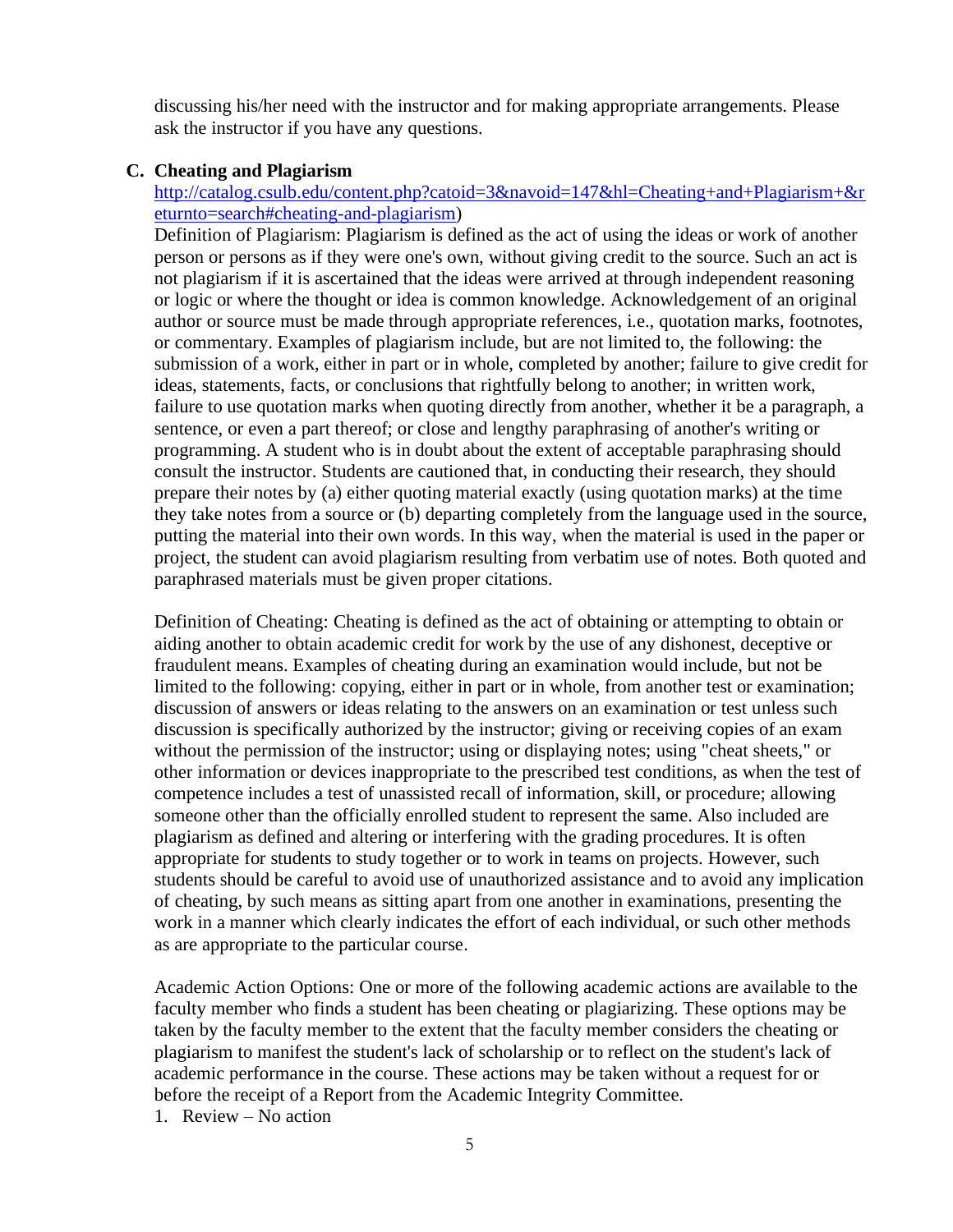- 2. An oral reprimand with emphasis on counseling toward prevention of further occurrences
- 3. A requirement that the work be repeated
- 4. Assignment of a score of zero (0) for the specific demonstration of competence, resulting in the proportional reduction of final course grade
- 5. Assignment of a failing final grade
- 6. Referral to the Office of Judicial Affairs for possible probation, suspension, or expulsion.

# **D. Attendance Policy**

<http://catalog.csulb.edu/content.php?catoid=3&navoid=147#class-attendance>

Students may have a valid reason to miss a class. When any of the following reasons directly conflict with class meeting times, students are responsible for informing faculty members of the reason for the absence and for arranging to make up missed assignments, tests, quizzes, and class work insofar as this is possible. Excused absences include, but are not limited to:

- 1. Illness, injury to the student, or medical conditions, including those related to pregnancy
- 2. Death, injury, or serious illness of an immediate family member. An immediate family member is defined as a close relative, or a person residing in the immediate household of the student.
- 3. Religious reasons (California Education Code section 89320)
- 4. Jury duty, military service, or other government obligation
- 5. University sanctioned or approved activities (examples include but are not limited to artistic performances, participation in scholarly conferences and presentations, intercollegiate athletic activities, student government, required class field trips, etc.)

Faculty members are not obligated to consider other absences as excused. The earliest possible notification is preferred for all excused absences. Advance notification (minimally one week in advance) is required and verification may be requested for the following absences: Jury duty, military service, or other government obligation; religious reasons; university-sanctioned or approved activities.

# **E. Withdrawal Policy**

Regulations governing the refund of student fees in the California State University system are prescribed by the CSU Board of Trustees; see California Code of Regulations, Title 5, Education, Section 41802.

[\(http://catalog.csulb.edu/content.php?catoid=3&navoid=147#cancellation-of-registration-or](http://catalog.csulb.edu/content.php?catoid=3&navoid=147#cancellation-of-registration-or-withdrawal-from-csulb)[withdrawal-from-csulb\)](http://catalog.csulb.edu/content.php?catoid=3&navoid=147#cancellation-of-registration-or-withdrawal-from-csulb)

- 1. Withdrawal during the first two weeks of instruction: Students may withdraw during this period and the course will not appear on their permanent records.
- 2. Withdrawal after the second week of instruction and prior to the final three weeks of the regular semester (20% of a non-standard session) of instruction: Withdrawals during this period are permissible only for serious and compelling reasons. The approval signatures of the instructor and school director are required. The request and approvals shall state the reasons for the withdrawal. Students should be aware that the definition of "serious and compelling reasons" as applied by faculty and administrators may become narrower as the semester progresses. Copies of such approvals are kept on file by Enrollment Services.
- 3. Withdrawal during the final three weeks of instruction: Withdrawal during the final three weeks of instruction is not permitted except in cases such as accident or serious illness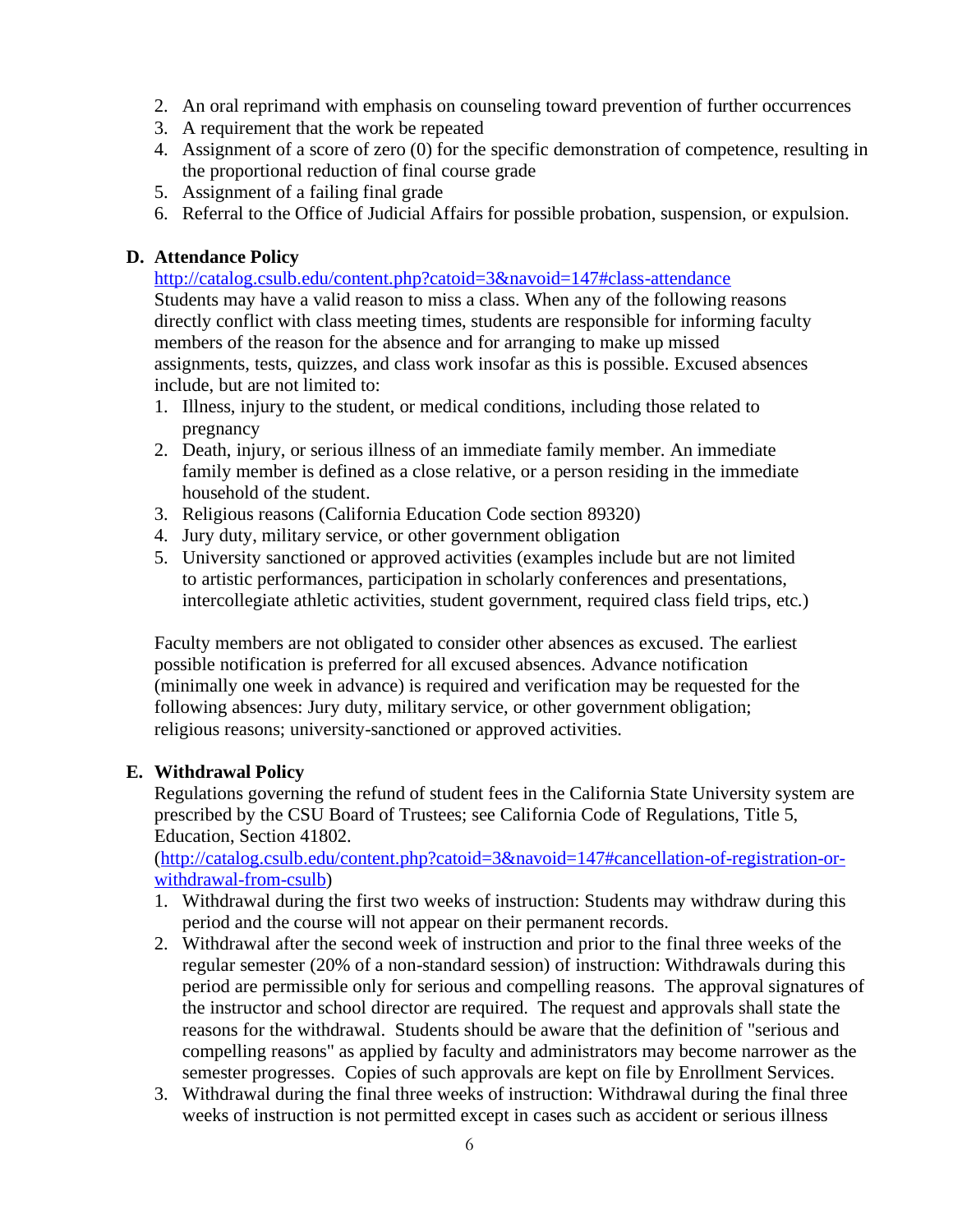where the circumstances causing the withdrawal are clearly beyond the student's control and the assignment of an Incomplete is not practical. Ordinarily, withdrawal in this category will involve total withdrawal from the campus except that a Credit/No Credit grade or an Incomplete may be assigned for other courses in which sufficient work has been completed to permit an evaluation to be made. Request for permission to withdraw under these circumstances must be made in writing on forms available from Enrollment Services. The requests and approvals shall state the reasons for the withdrawal. These requests must be approved by the instructor of record, school director (or designee), college dean (or designee), and the academic administrator appointed by the president to act in such matters. Copies of such approvals are kept on file by Enrollment Services.

- 4. Limits on Withdrawal: No undergraduate student may withdraw from more than a total of 18 units. This restriction extends throughout the entire undergraduate enrollment of a student at CSULB for a single graduation, including special sessions, enrollment by extension, and re-enrolling after separation from the University for any reason. The following exceptions apply:
	- a) Withdrawals prior to the end of the second week of a semester (13%) of instruction at CSULB,
	- b) Withdrawals in terms prior to fall 2009 at CSULB,
	- c) Withdrawals at institutions other than CSULB, and
	- d) Withdrawals at CSULB for exceptional circumstances such as serious illness or accident (the permanent academic record will show these as a WE to indicate the basis for withdrawal).
- 5. Medical Withdrawal: CSULB may allow a student to withdraw without academic penalty from classes if the following criteria are met:
	- a) A completed Medical Withdrawal Form, including any required documentation, is submitted to Enrollment Services before the end of the semester, and
	- b) The student presents evidence to demonstrate that a severe medical or debilitating psychological condition prevented the student from attending and/or doing the required work of the courses to the extent that it was impossible to complete the courses.

### **F. Campus Behavior**

1. CSULB Statement on Civility and acts of Violence: "California State University, Long Beach, takes pride in its tradition of maintaining a civil and non-violent learning, working, and social environment. Civility and mutual respect toward all members of the University community are intrinsic to the establishment of excellence in teaching and learning. They also contribute to the maintenance of a safe and productive workplace and overall healthy campus climate. The University espouses and practices zero tolerance for violence against any member of the University community (i.e., students, faculty, staff, administrators, and visitors). Violence and threats of violence not only disrupt the campus environment, they also negatively impact the University's ability to foster open dialogue and a free exchange of ideas among all campus constituencies"

To fulfill this policy, the University strives: 1) to prevent violence from occurring; and 2) to enforce local, state, and federal laws, as well as University regulations, regarding such conduct. The University also has established procedures for resolving and/or adjudicating circumstances involving violence, as well as threats of violence. A threat of violence is an expression of intention that implies impending physical injury, abuse, or damage to an individual or his/her belongings. All allegations of such incidents (i.e., acts and threats) will be aggressively investigated. Allegations that are sustained may result in disciplinary action